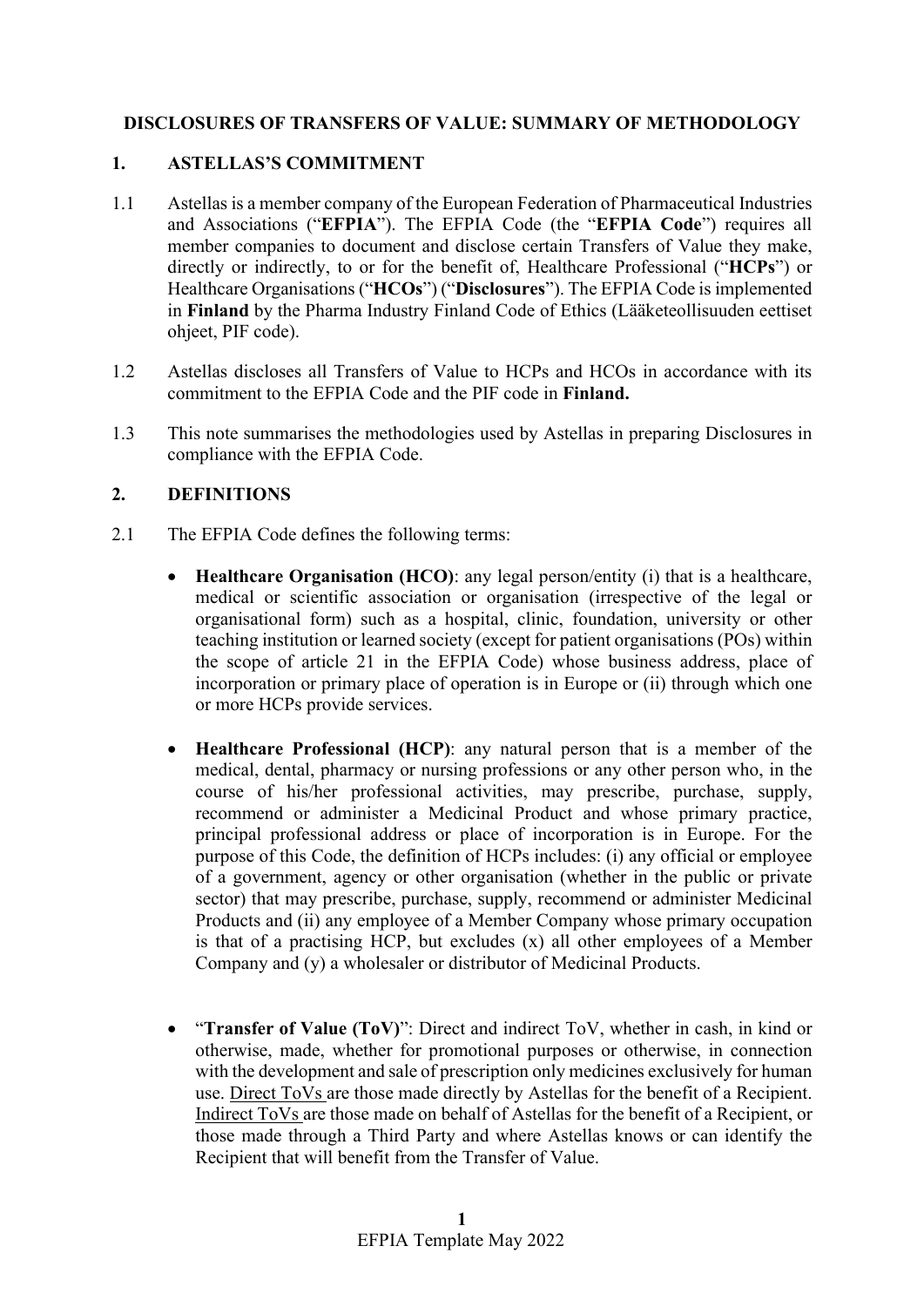**Research and Development (R&D):**Transfers of Value to HCPs or HCOs related to the planning or conduct of (i) non-clinical studies (as defined in OECD Principles on Good Laboratory Practice); (ii) clinical trials (as defined in Regulation 536/2014); or (iii) Non-interventional Studies (NIS) that are prospective in nature and that involve the collection of patient data from or on behalf of individual, or groups of, HCPs specifically for the study.

In the case of differences between the EFPIA reporting template and the PIF code for categorisation of transfers of value, the methodology below reflects the EFPIA terminology used within the standard EFPIA template.

### **3. DATA PRIVACY**

- 3.1 Astellas fully supports the principles of transparency and abides by data privacy law. Data privacy law requires Astellas to obtain permission from individual HCPs prior to disclosing individual Transfers of Value to them. Astellas makes every effort to obtain, and maintain a record of, the necessary permissions. Astellas' approach for HCP consent is 'all in' or 'all out'. In other words, the consent decision is not specific to a transaction or activity but applicable to the HCP for all transfers of value and a 'yes' decision is effective until withdrawn. HCP data will be removed or amended from the publication on the Company's webpage/regulatory platform and/or our database or other platforms as soon as reasonably practicable from the date the HCPs decision to withdraw consent is communicated to us.
- 3.2 Where HCPs do not give permission to such individual Disclosures, Astellas discloses the total amount of all Transfers of Value in the relevant category as an aggregate figure.
- 3.3 Disclosures must remain in the public domain for a minimum of three years and Astellas will document all Disclosures and retain the records for at least seven years.

### **4. TRANSFERS OF VALUE**

- 4.1 Astellas discloses the following Transfers of Value it makes to **HCOs**:
	- **Donations**: Funding (or benefits in kind) provided to HCOs for unspecified use.
	- **Grants**: Funding or support provided to HCOs in response to a request to support a specific activity that provides educational benefit or enhances patient care.
	- **Congress and educational event sponsorship**: Expenses related to the sponsorship of HCOs as congress organisers and/or secretariats & third parties on behalf of HCOs in exchange for corporate benefits at an event (*e.g.*, booth space, hosting of a symposium, stands, advertising on programmes or banners and room hire or catering if paid on behalf of an HCO). This may also include activities such as preceptorships, where expenses are paid to HCOs for arrangement of educational events.
	- **Fees:** Transfers of Value that are fees for service resulting from or related to contracts between companies and institutions, organisations or associations of Healthcare Professionals under which such institutions, organisations or associations provide any type of services to a company or any other type of funding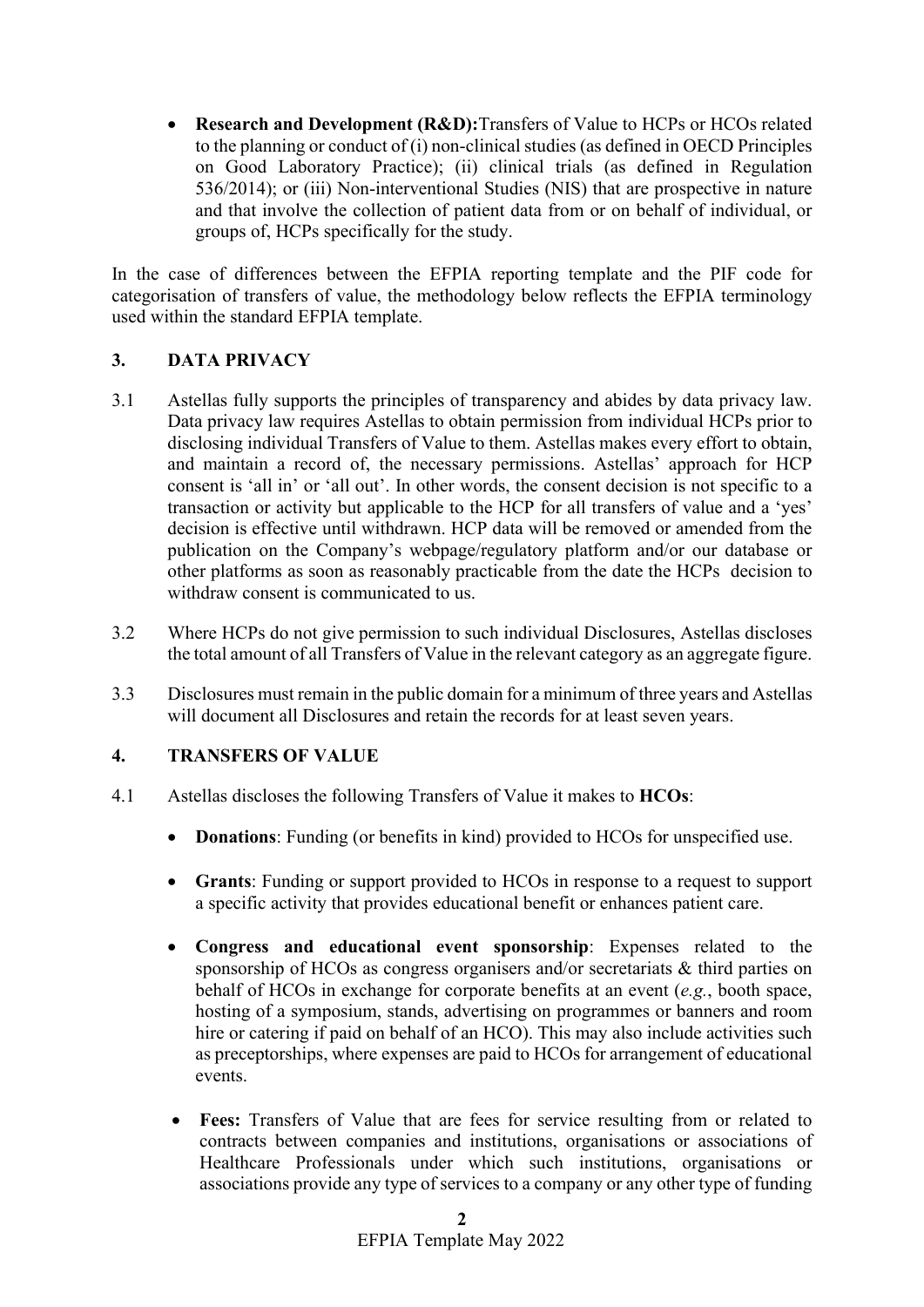not covered in the previous categories. Fees and Transfers of Value relating to expenses agreed in the written agreement covering the activity will be disclosed as two separate amounts, under the 'Fees' and the 'Related expenses agreed in the fee for service or consulting contract' categories.

- 4.2 Astellas discloses the following Transfers of Value it makes to **HCPs**:
	- **Congress and educational event registration fees**: Expenses related to the registration of an HCP to attend a congress or educational event.
	- **Travel:** Expenses related to the provision of travel to HCPs in relation to a fee for service contract (*e.g.*, rail travel, taxi travel, flights, reimbursement of private car miles) or to their attendance at a congress or educational event. Where travel expenses are required for the provision of a fee for service, these will be disclosed in the category of 'Related expenses agreed in the fee for service or consulting contract'. Where there is no provision of services and they relate to contribution costs of a congress or educational event they will be disclosed in the category of 'Travel and accommodation'.
	- **Accommodation**: Expenses related to the provision of overnight accommodation of HCPs in relation to a fee for service contract or to their attendance at a congress or educational event. These will be disclosed in the category of 'Related expenses agreed in the fee for service or consulting contract' where they are required for the provision of expert advice and a fee for service. Where there is no provision of services and they relate to contribution costs of a congress or educational event they will be disclosed in the category of 'Travel and accommodation'.
	- **Fees:** Transfers of Value paid to Healthcare Professionals to provide services to Astellas. These may include advisory board services, speaker services or other consulting services. Fees and Transfers of Value relating to expenses agreed in the written agreement covering the activity will be disclosed as two separate amounts, under the 'Fees' and the 'Related expenses agreed in the fee for service or consulting contract' categories.
	- In respect of each Transfer of Value described above, Astellas will disclose details only if a HCP/HCO actually receives the benefit of the transfer. For example, Astellas will not disclose a transfer relating to a flight intended to be taken by a HCP in relation to a fee for service contract if the HCP does not in fact take the flight, even if a cost is incurred by Astellas. On the other hand, Astellas will disclose a Transfer of Value if the HCP incurred the cost of the flight he/she was going to take and was directly reimbursed by Astellas.
- 4.3 Astellas discloses Transfers of Value to HCPs and HCOs that relate to **research and development** in the aggregate figure. These include expenses associated with clinical trials, non-clinical studies, non-interventional studies and investigator sponsored research.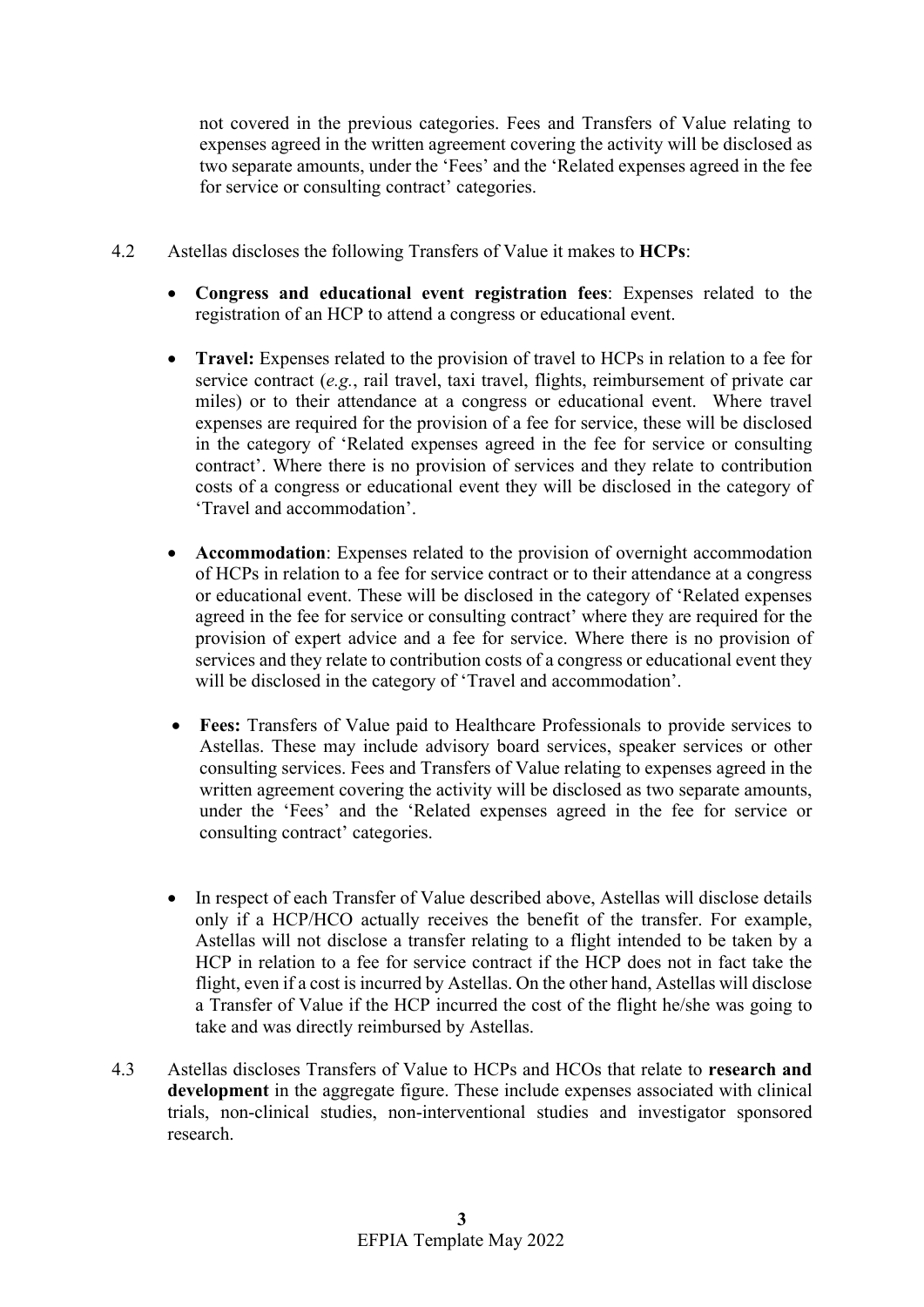- 4.4 Where Astellas makes a Transfer of Value to a HCP indirectly via a HCO, it discloses such transfer only once.
- 4.5 Where services for Astellas are rendered by an HCP on behalf of an HCO (for example, Astellas enters into a service contract with an HCO and the services are provided by the HCO's employee), the associated fees and expenses paid by Astellas to the HCO are disclosed as Transfers of Value made to the HCO. This is the case unless Astellas can confirm that the HCP received a benefit from the Transfer of Value, either directly from Astellas or via the HCO, (e.g., fees paid to the HCP in connection with the services he/she rendered and/or reimbursement of any related expenses the HCP incurred), in which case Astellas discloses those Transfers of Value as being transfers to the HCP. Where Astellas can identify the HCP and know that the HCO will make the full Transfer of Value to the HCP on Astellas' behalf, the Transfer of Value is disclosed as being a Transfer of Value to the HCP.
- 4.6 Where services are provided by a self-incorporated company set up by a HCP, Astellas will consider the recipient as an HCO and disclose the Transfer of Value to the HCO.

# **5. COUNTRY OF DISCLOSURE**

Astellas discloses Transfers of Value based on the HCP/HCO's principal place of practice. If the HCP/HCO operates in more than one country, Astellas will select one country to be the principal place of practice and disclose Transfers of Value in that country.

### **6. CURRENCY**

Astellas discloses Transfers of Value to HCPs and HCOs who operate in **Finland** in **Euro**. Where Transfers of Value are made in a currency other than **Euro**, the amount will be converted into **Euro** using an annual exchange rate. Amounts disclosed in **Euro** may therefore vary slightly from the exact amount paid in the local currency.

### **7. TIMING**

Astellas discloses all Transfers of Value it makes between 1 January and 31 December of one year by 13 June of the following year. A Transfer of Value is made when the transfer is complete (*e.g.*, on payment date or transfer of value date). For example, if a contract is signed on 1 October 2021 but the payment is made on 31 January 2022, the Disclosure will be published by end June 2023.

### **8. MULTI-YEAR CONTRACTS**

Where a contract for any Transfer of Value listed in Section 4, runs for more than one year, Astellas will record Transfers of Value relating to that contract in the year the Transfer of Value was made (which may be different to the year in which the contract was agreed).

### **9. AMOUNT**

9.1 If possible, Astellas discloses the full amount of all Transfers of Value exclusive of VAT. In some instances, for indirect transfers of value, VAT may not be separable. In these cases, VAT has been included in the disclosure amount.